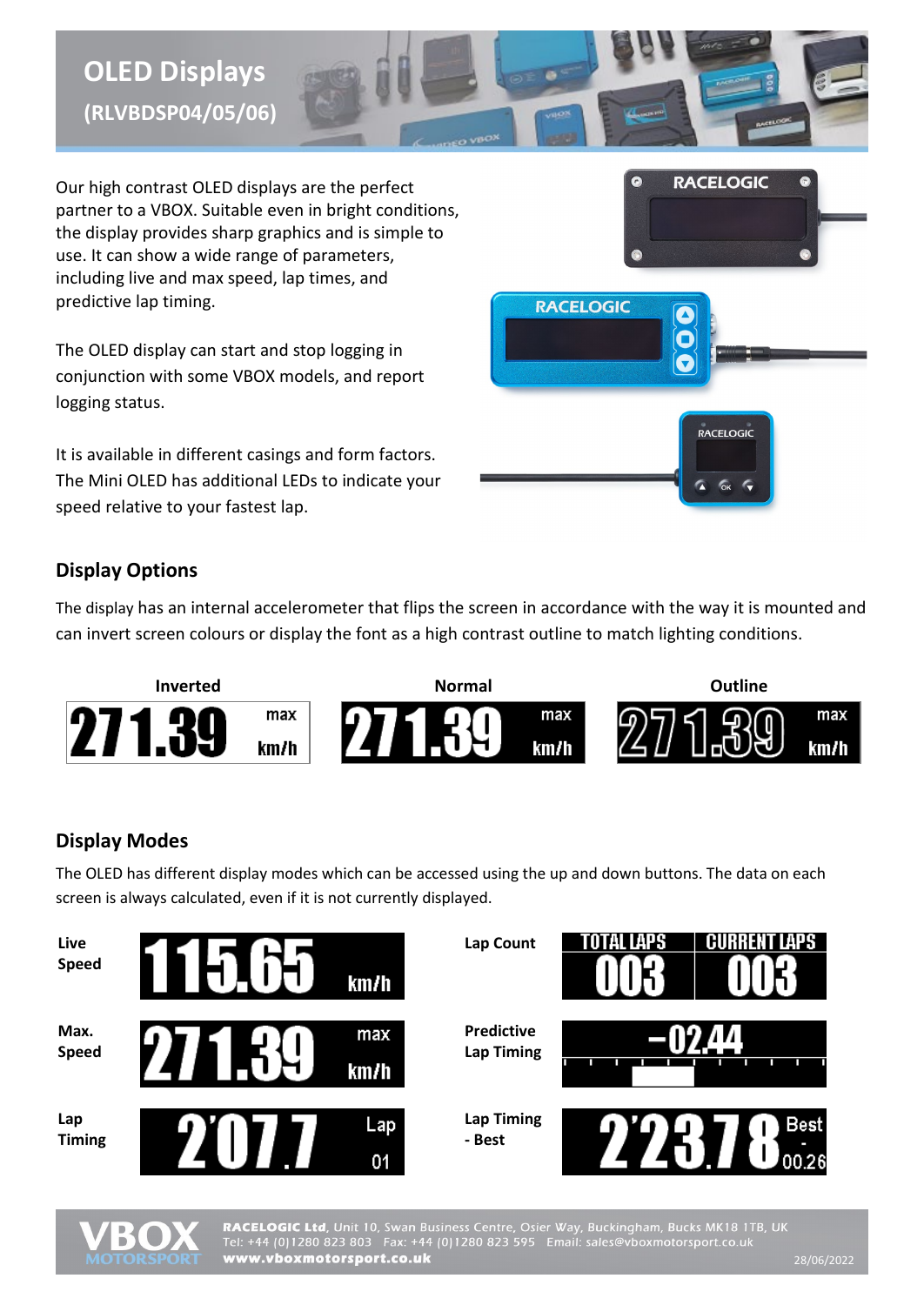

### **Mini OLED display with IP65 waterproof housing (DSP06)**

Compatible with VBOX Video HD2, Video VBOX Pro, and VBOX HD Lite (coming soon)



#### **Specification**

| <b>IP Rating</b>             | <b>IP65</b>                                 |  |  |
|------------------------------|---------------------------------------------|--|--|
| Unit connection              | Fixed flying cable (2 m)                    |  |  |
| <b>Operating Temperature</b> | $-40$ to $+70$ °C                           |  |  |
| <b>Storage Temperature</b>   | $-40$ to $+85$ °C                           |  |  |
| <b>Power</b>                 | 1.2 W                                       |  |  |
| <b>Input Voltage</b>         | 6-30 V DC                                   |  |  |
| <b>Dimensions</b>            | 50 x 50 x 19.45 mm (exc. cable)             |  |  |
| Weight                       | 124 g (including fixed cable and connector) |  |  |

### **Package Contents**

| VBOX Mini OLED Display with                                                            |           |
|----------------------------------------------------------------------------------------|-----------|
| Option 1: OLED display with Lemo 5W plug for use with Video VBOX Pro or VBOX Video HD2 | VBDSP06-L |
| Option 2: OLED display with Hirose 6W Plug for use with VBOX HD Lite (coming soon)     | VBDSP06-H |
| <b>VBOX Lightweight Suction Mount</b>                                                  | RLACS287  |

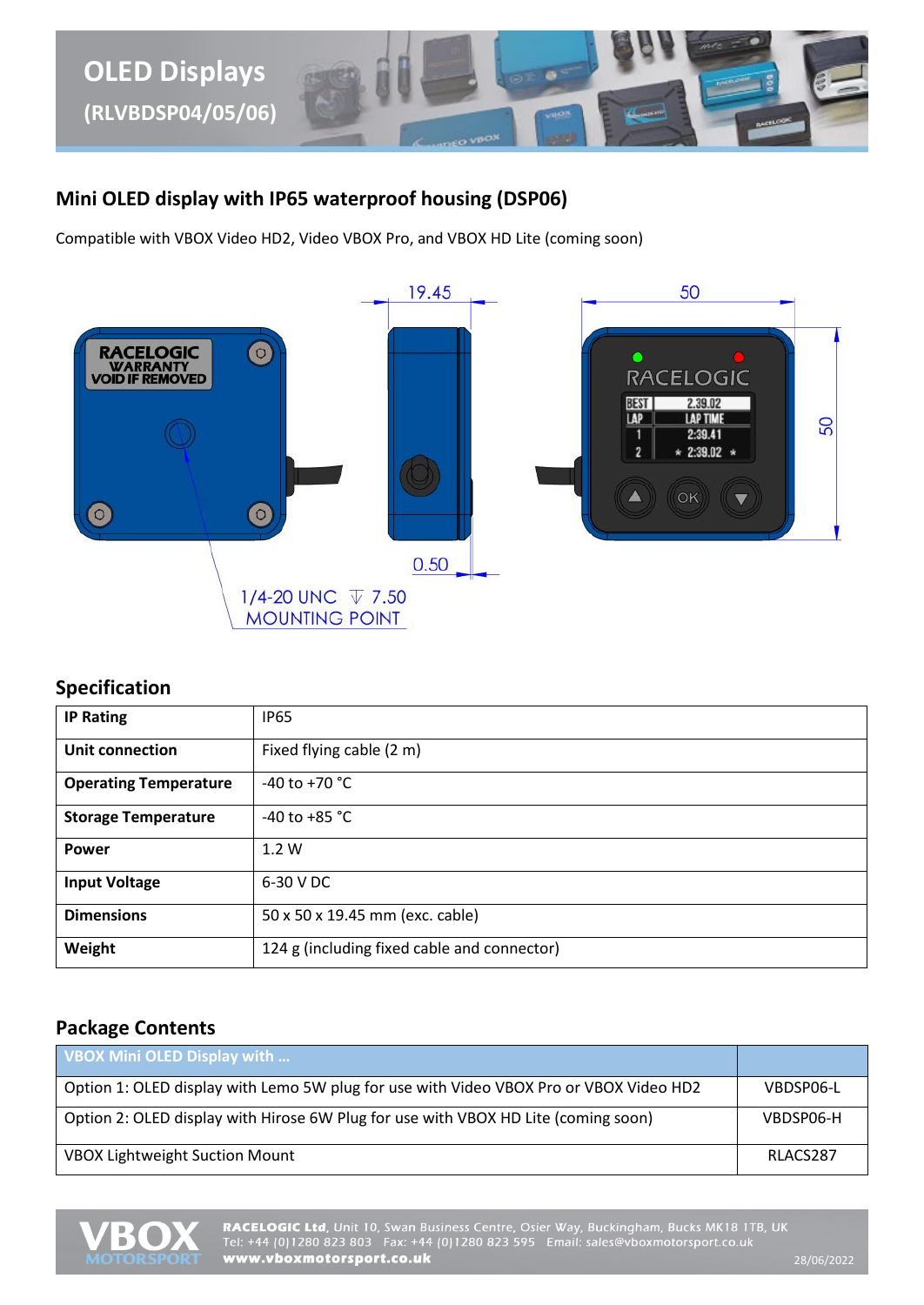

# **OLED display with IP64 splashproof plastic housing (DSP05)**

Compatible with VBOX Video HD2, Video VBOX Lite (legacy), and Video VBOX Pro



#### **Specification**

| <b>IP Rating</b>       | <b>IP64</b>                                                                                                                                    |  |  |  |
|------------------------|------------------------------------------------------------------------------------------------------------------------------------------------|--|--|--|
| <b>Unit Connection</b> | Fixed flying cable (2 m)                                                                                                                       |  |  |  |
| <b>Lead Options</b>    | Mini Din 5W plug for use with<br>Lemo 5W plug for use with Video<br>Video VBOX Lite (VBDSP05-M)<br>VBOX Pro or VBOX Video HD2<br>$(VBDSPO5-L)$ |  |  |  |
| <b>Operating Temp</b>  | $-40$ to $+70$ °C                                                                                                                              |  |  |  |
| <b>Power</b>           | 1.2W                                                                                                                                           |  |  |  |
| <b>Input Voltage</b>   | 6-30 V DC                                                                                                                                      |  |  |  |
| <b>Dimensions</b>      | $101 \times 51.5 \times 26.5$ mm (excluding cable)                                                                                             |  |  |  |
| Weight                 | 147 g (including attached cable)                                                                                                               |  |  |  |

### **Package Contents**

| <b>Option 1</b>                                                         | <b>RLVBDSP05-M</b> |
|-------------------------------------------------------------------------|--------------------|
| VBOX OLED Display (plastic/aluminium enclosure) with Mini Din connector | VBDSP05-M          |
| <b>VBOX Lightweight Suction Mount</b>                                   | RLACS287           |

| <b>Option 2</b>                                                     | <b>RLVBDSP05-L</b> |
|---------------------------------------------------------------------|--------------------|
| VBOX OLED Display (plastic/aluminium enclosure) with Lemo connector | VBDSP05-L          |
| <b>VBOX Lightweight Suction Mount</b>                               | RLACS287           |